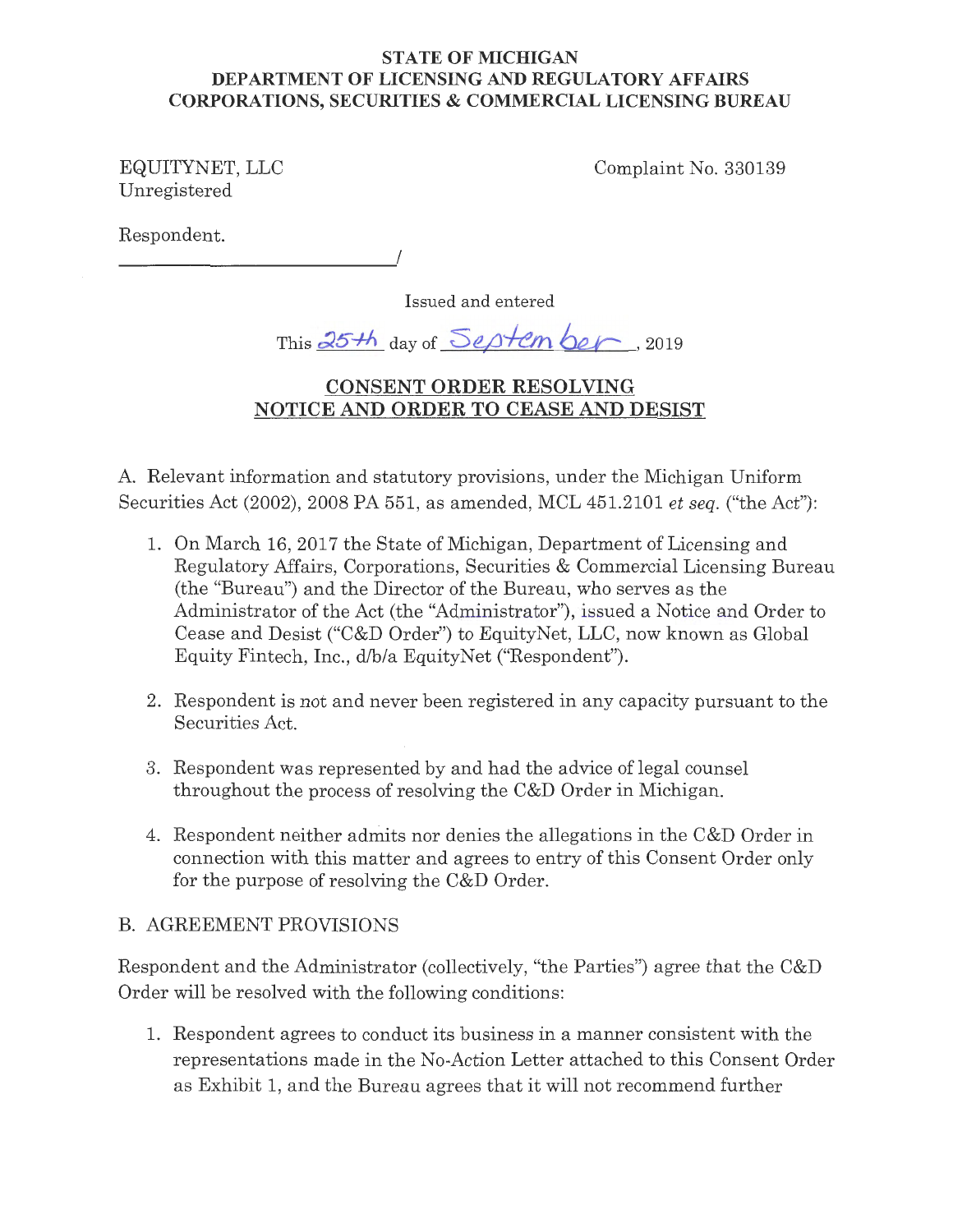$\cdot$ 

administrative action by the Administrator against Respondent for violations of section 401 of the Act, MCL 451.2401, so long as Respondent conducts its business within the parameters of that No-Action Letter.

- 2. Respondent agrees to waive any assertion or claim under MCL 451.2412(9)'s one-year time limit on the Administrator's action after knowledge of material facts bars the Administrator from using the facts set out in the C&D Order if and when considering future applications for registration by Respondent.
- 3. The Administrator agrees to forego collection of the intended fines imposed by the C&D Order.
- 4. The Parties acknowledge and agree that the Administrator retains the right to pursue any action or proceeding permitted by law to enforce compliance with the provisions of this Consent Order, and that failure to comply with this Consent Order may result in the reinstitution of the C&D Order, pending any other action the Administrator chooses to take as a result of Respondent's failure to comply.
- 5. Respondent understands and intends that by signing this Consent Order, it is waiving the right, pursuant to the Act, the rules promulgated under that Act and the Uniform Securities Act (Predecessor Act), 1964 PA 265, MCL 451.501 *et seq.,* and the Administrative Procedures Act, 1969 PA 306, MCL 24.201 *et seq.,* to prior notice and a hearing before an administrative law judge, at which the Bureau would be required to defend any disciplinary action taken under Section 604 of the Act, MCL 451.2604, by presentation of evidence and legal authority and at which Respondent would be entitled to appear with or without an attorney to cross-examine all witnesses presented by the Bureau and to present such testimony or other evidence or legal authority deemed appropriate.

\*\*\* **This space intentionally left blank** \*\*\*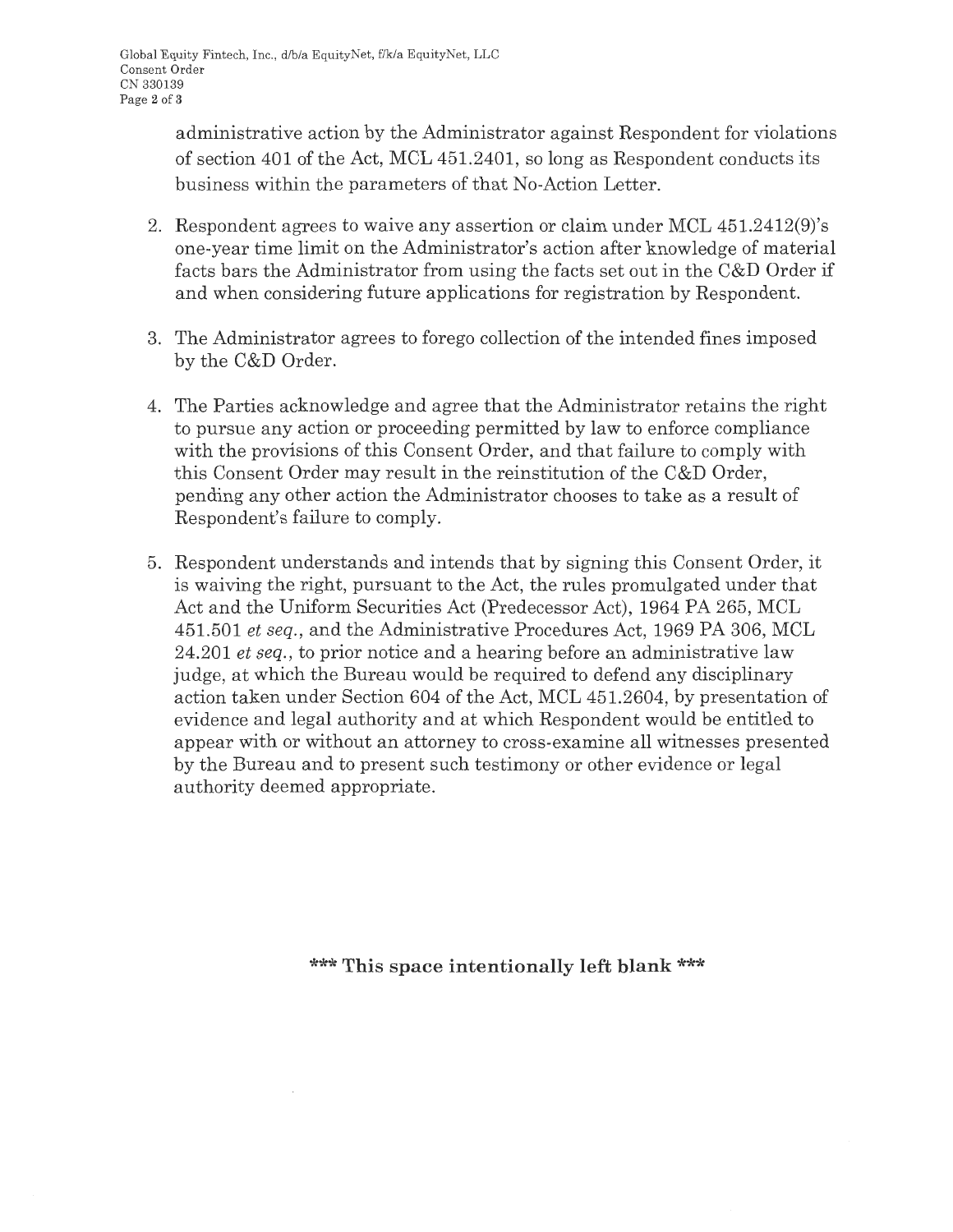Global Equity Fintech, Inc., d/b/a EquityNet, ffk/a EquityNet, LLC Consent Order CN 330139 Page **3** of **3** 

Through their signatures, the Parties agree to the above terms and conditions.

Dated: \_12 Sept 2019

 $Signed: 2-2$ 

Global Equity Fintech, Inc. d/b/a EquityNet

By: Lee R. Kimball II

Its: CEO

Acknowledged by:

Dated: Signed:

Timothy L. Teague Securities & Audit Division Director Corporations, Securities & Commercial Licensing Bureau

C. ORDER

The Administrator NOW, THEREFORE, ORDERS:

THE TERMS AND CONDITIONS IN THIS CONSENT ORDER ARE BINDING AND EFFECTIVE, IN ACCORD WITH THE FULLY EXECUTED STIPULATION CONTAINED HEREIN.

Julia Dale, Administrator and Director Corporations, Securities & Commercial Licensing Bureau

Date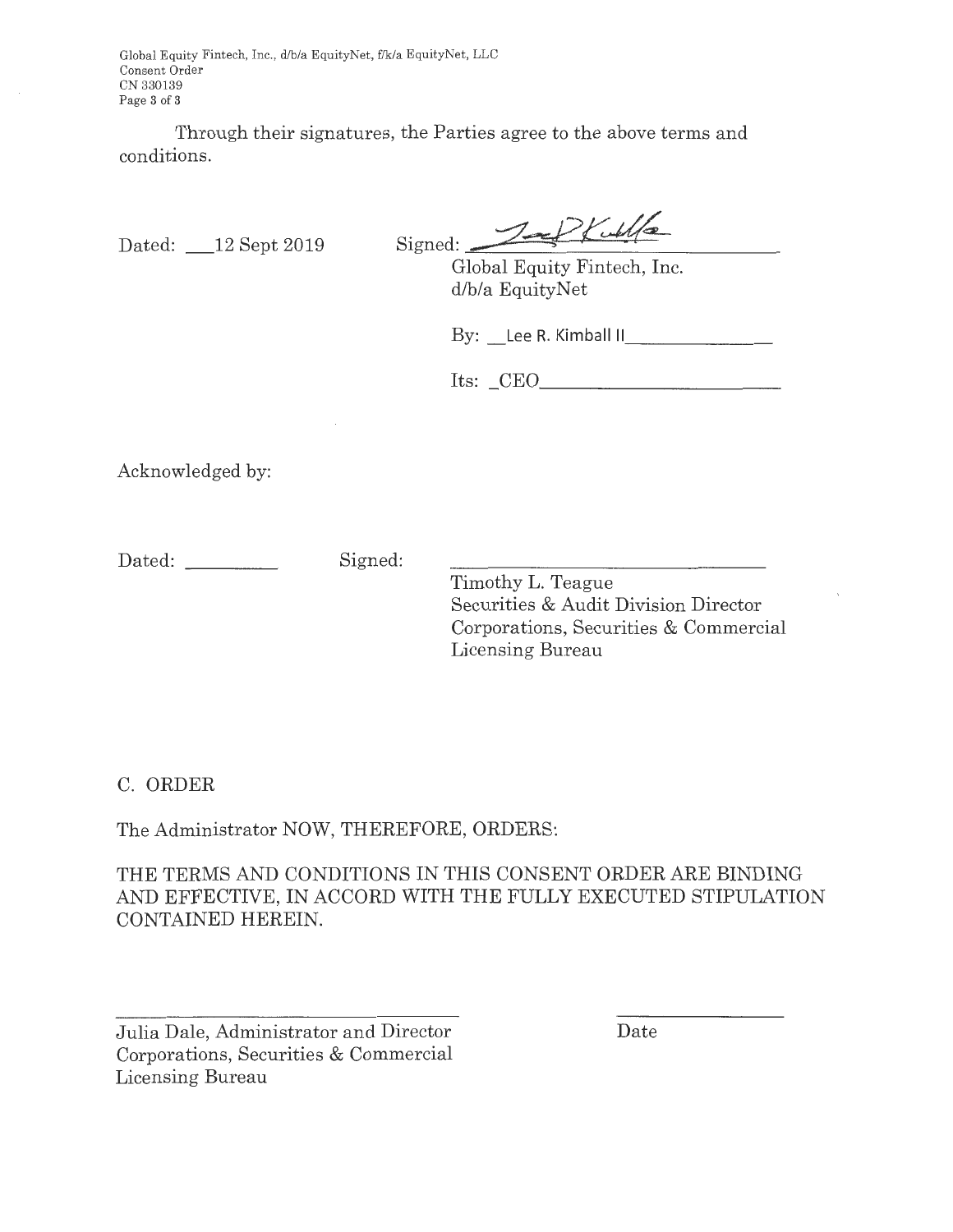Global Equity Fintech, Inc., d/b/a EquityNet, f/k/a EquityNet, LLC Consent Order CN 330139 Page **3** of **3** 

Through their signatures, the Parties agree to the above terms and conditions.

Dated: Signed:

Global Equity Fintech, Inc. d/b/a EquityNet

By: -------------

Its:

Acknowledged by:

Dated:  $9. |9.19$  Signed:

<u>Umothy L. Vergue</u>

Securities & Audit Division Director Corporations, Securities & Commercial Licensing Bureau

C. ORDER

The Administrator NOW, THEREFORE, ORDERS:

THE TERMS AND CONDITIONS IN THIS CONSENT ORDER ARE BINDING AND EFFECTIVE, IN ACCORD WITH THE FULLY EXECUTED STIPULATION CONTAINED HEREIN.

Julia Dale, Administrator and Director Corporations, Securities & Commercial Licensing Bureau

Date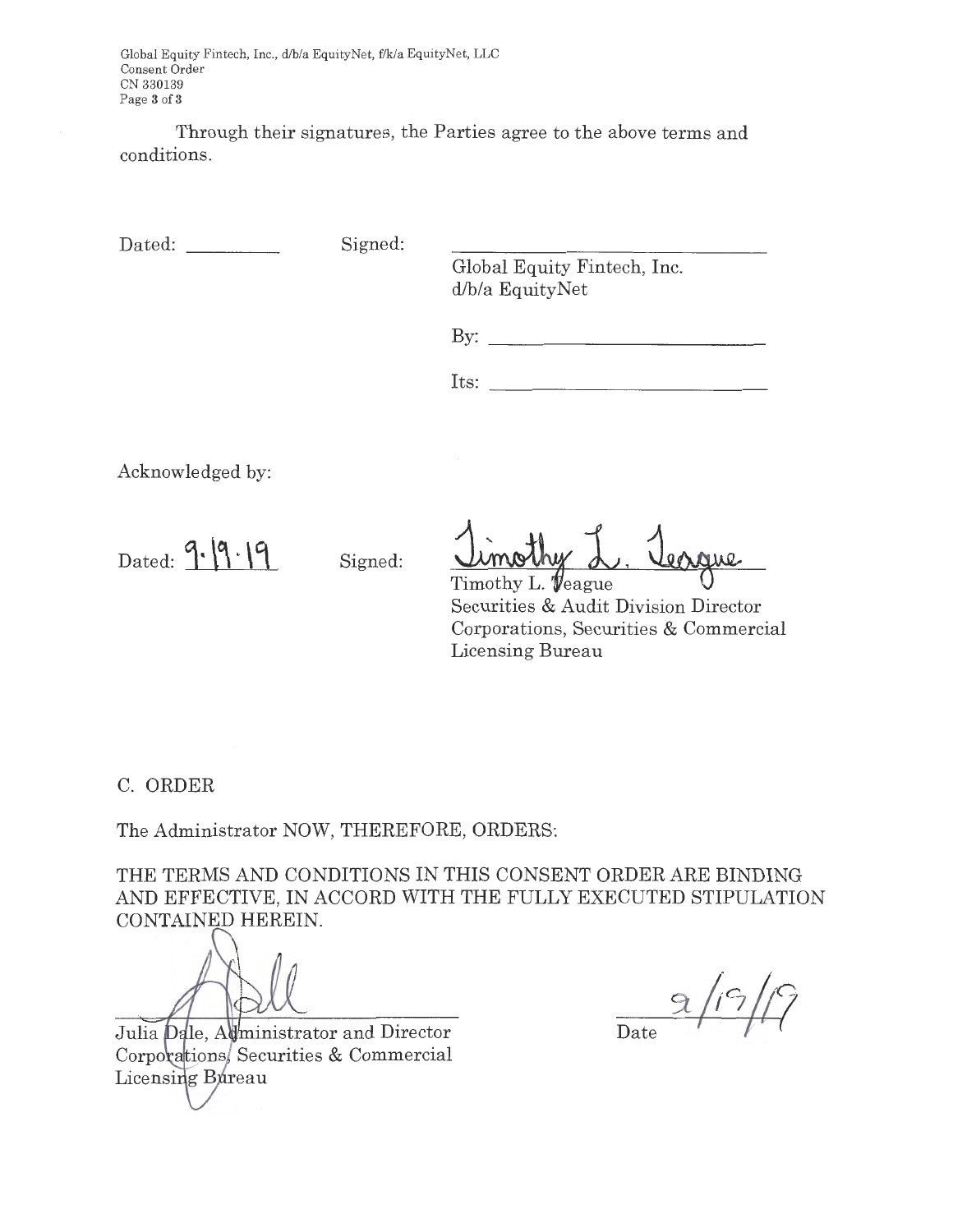## STATE OF MICHIGAN DEPARTMENT OF LICENSING AND REGULATORY AFFAIRS CORPORATIONS, SECURITIES & COMMERCIAL LICENSING BUREAU

In the Matter of: Complaint No. 330139

EQUITYNET, LLC Unregistered

Respondent.

*\_\_\_\_\_\_\_\_\_\_\_\_\_\_\_\_\_\_\_\_\_ .!* 

# Issued and entered This  $1/2$ <sup>t</sup>day of March, 2016

### NOTICE AND ORDER TO CEASE AND DESIST

Julia Dale, the Director of the Corporations, Securities & Commercial Licensing Bureau (the "Administrator"), pursuant to her statutory authority and responsibility to administer and enforce the Michigan Uniform Securities Act (2002), 2008 PA 551, as amended, MCL 451.2101 *et seq.* ("Securities Act"), hereby orders EquityNet, LLC ("Respondent") to cease and desist from acting as an unregistered broker-dealer, contrary to the Securities Act. Respondent is notified of the opportunity to request a hearing in this matter.

### **I. BACKGROUND**

#### **A. The Respondent**

1. EquityNet, LLC is an Arkansas limited liability company which was organized in or around 2005.

### **B. Findings of Fact**

- 1. The Bureau conducted an investigation of Respondent's activities.
- 2. Respondent is not registered in any capacity pursuant to the Securities Act.
- 3. The investigation developed evidence that Respondent holds itself out to the public through a public website as the "Leading Business Crowdfunding Platform. \$115 million in funds raised by entrepreneurs in the last 12 months..." (Exhibit 1 - Website Screen Capture) Respondent operates a website that allows issuers seeking capital to solicit investments in their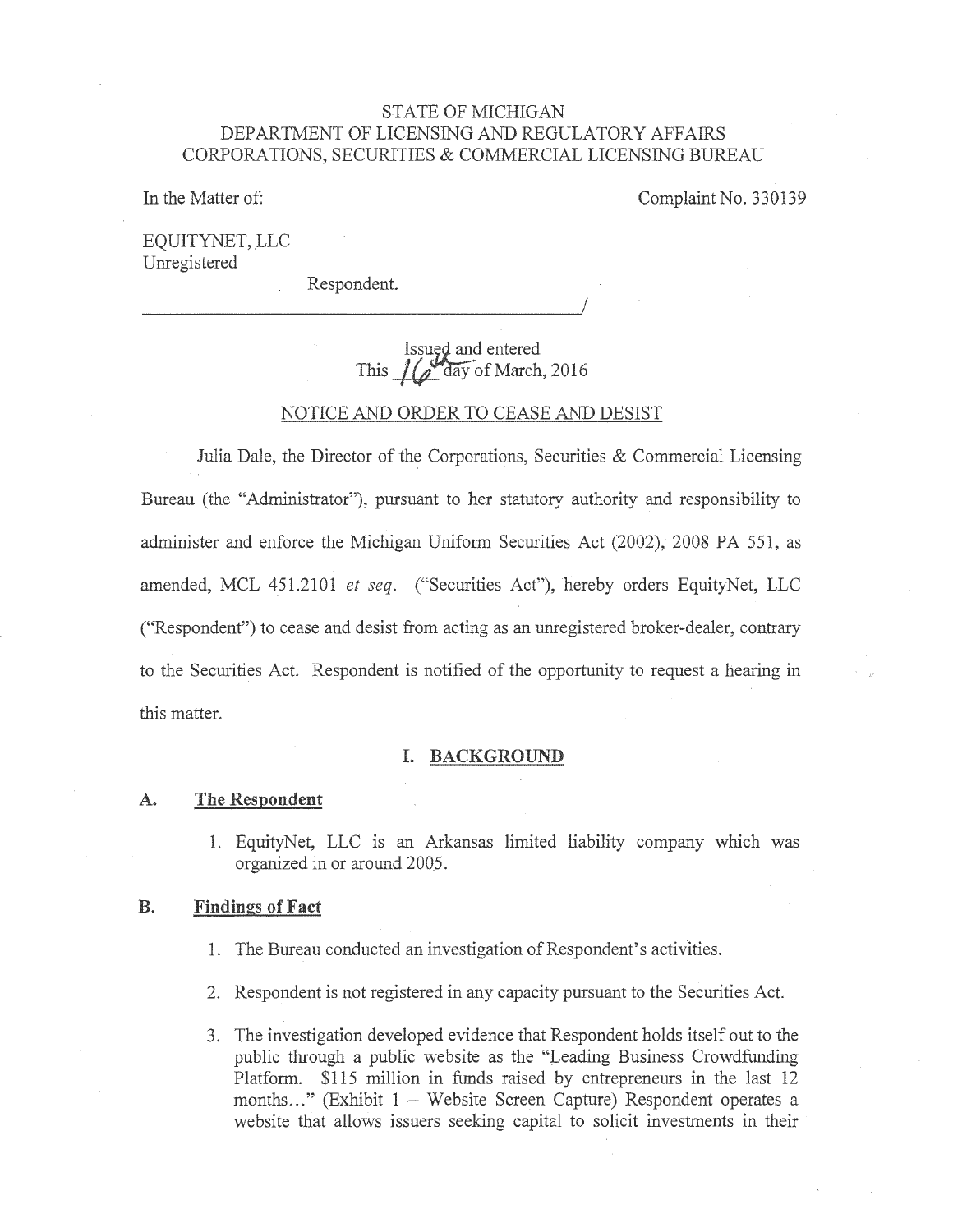companies through Respondent's website. Issuers sign up, pay a fee to Respondent, and solicit securities sales through Respondent's web portal.

- 4. Respondent is not an employee of the issuers that post investment opportunities to its site, but rather, is paid a user fee by issuers that use its platform. (Exhibit 2 – Correspondence from Respondent).
- 5. Respondent is not paid by commission and does not otherwise receive transaction-based compensation from issuers using its platform. (Exhibit 2)
- 6. Respondent acts and has acted as a platform for multiple issuers to offer and sell their securities to the public. (Exhibit  $3 -$  Website Screen Capture Showing Multiple Issuer Clients).
- 7. Respondent does not participate in negotiations between issuers that utilize its platform and investors that may invest in such securities. (Exhibit 2).
- 8. Respondent's website indicates that it makes valuations as to the merits of investments or otherwise gives advice regarding the merits of an investment. (Exhibit 4 - Website Screen Capture Describing Valuation Services).
- 9. Respondent, through its website, is an active, rather than a passive finder of investors for issuers of securities that utilize its website and services.
- 10. Respondent asserted that it is excluded from the definition of "brokerdealer" without citing any specific authority for the position; it did not identify any exemption, exception, or preemption that may apply outside of the claimed exclusion from the broker-dealer definition. (Exhibit 2).

### II. **RELEVANT STATUTORY PROVISIONS**

1. Section 102(d) of the Securities Act defines "Broker-dealer"<sup>1</sup> as:

( d) "Broker-dealer" means a person engaged in the business of effecting transactions in securities for the account of others or for the person's own account. The term does not include any of the following:

**Notice** & **Order to Cease** & **Desist EquityNet, LLC (CN 330139) Page 2 of6** 

<sup>&</sup>lt;sup>1</sup> Section 608(2)(b) of the Securities Act, MCL 451.2608(2)(b), requires the administrator to maximize uniformity with federal regulatory standards in implementing the Securities Act. Federal courts have identified six non-exclusive factors to consider in determining whether a person's activities bring that person within the definition of "broker" or "dealer" within the context of federal securities laws: "[R]egular participation in securities transactions, employment with the issuer of the securities, payment by commission as opposed to salary, history of selling the securities of other issuers, involvement in advice to investors and active recruitment of investors." *SEC v George,* 426 F3d 786, 797 (2005) *(citing SEC v Hansen,* No. 83 Civ 3692, 1984 WL 2413, at 10 (SDNY Apr 6, 1984). *George* is attached as Exhibit 5, and *Hansen* is attached as Exhibit 6.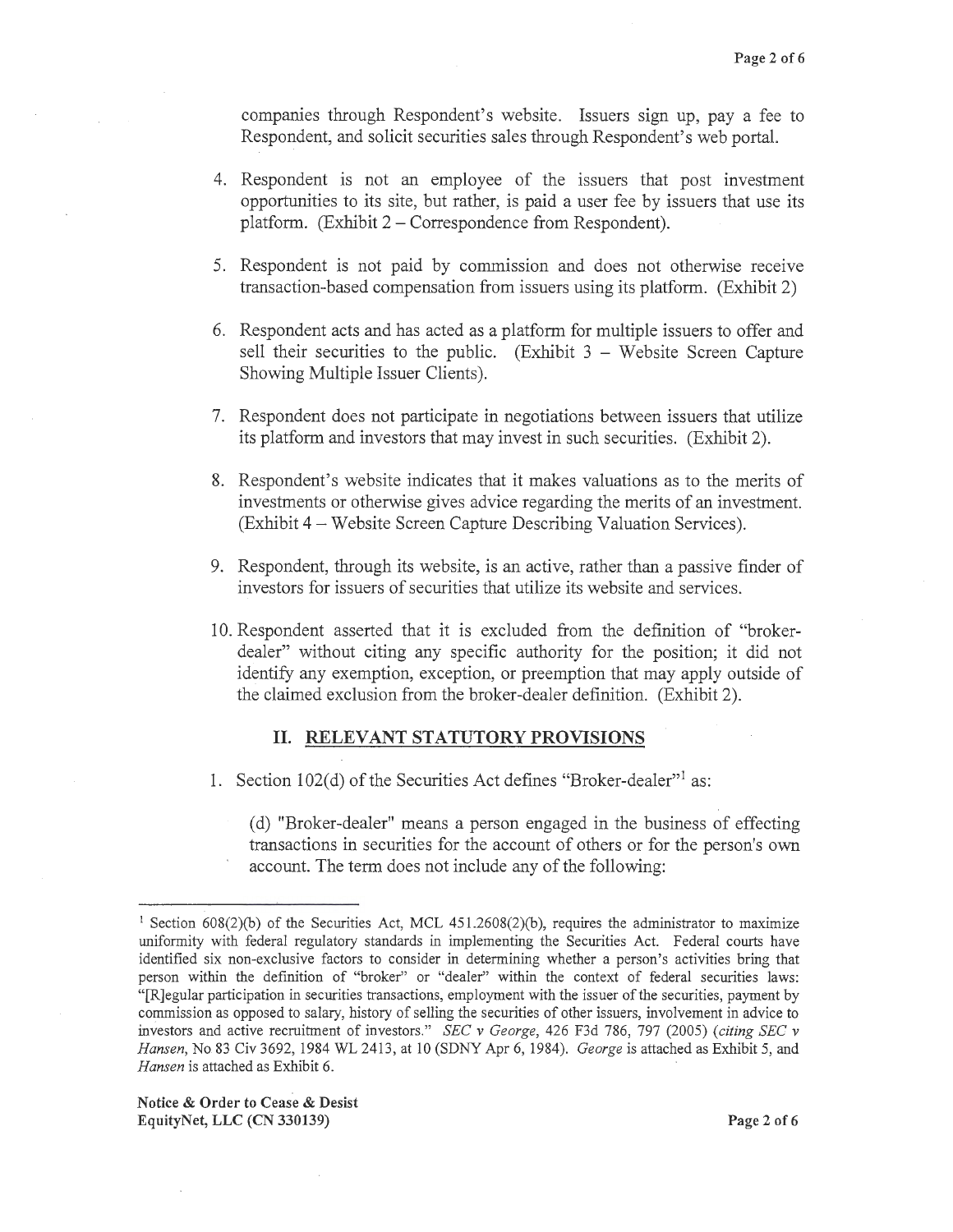(i) An agent.

(ii) An issuer.

(iii) A bank or savings institution if its activities as a broker-dealer are limited to those specified in section  $3(a)(4)$  and  $3(a)(5)$  of the securities exchange act of 1934, 15 USC 78c, or a bank that satisfies the conditions described in section  $3(a)(4)(E)$  of the securities exchange act of 1934, 15 USC 78c.

(iv) An international banking institution.

- (v) A person excluded by rule or order under this act.
- 2. Section 401(1) of the Securities Act, MCL 451.2403(1), states:

A person shall not transact business in this state as a broker-dealer unless the person is registered under this act as a broker-dealer or is exempt from registration as a broker-dealer under subsection (2) or (4).

3. Section 503(1) of the Securities Act, MCL 451.2503(1), states:

In a civil action or administrative proceeding under this act, a person claiming an exemption, exception, preemption, or exclusion has the burden to prove the applicability of the exemption, exception, preemption, or exclusions.

### III. **CONCLUSIONS OF LAW**

1. Respondent's activities, considered as a whole, bring it within the definition of "broker-dealer" under section 102(d) of the Securities Act, MCL 451.2102(d). Applying the six factors identified in footnote 1, above, Respondent "effects transactions in securities" through its website:

> A. Respondent is not an employee of the issuers that use its service, but is paid a user fee. (Exhibit 2). This factor weighs *against* Respondent falling within the definition of broker-dealer.

> B. Respondent does not receive transaction-based compensation, such as commissions. (Exhibit 2). This factor weighs *against*  Respondent falling within the definition of broker-dealer.

> C. Respondent acts as a platform for multiple issuers, and not for just one issuer. (Exhibit 3). This factor weighs *in favor*  Respondent falling within the definition of broker-dealer.

**Notice** & **Order to Cease** & **Desist EquityNet, LLC (CN 330139) Page 3 of6**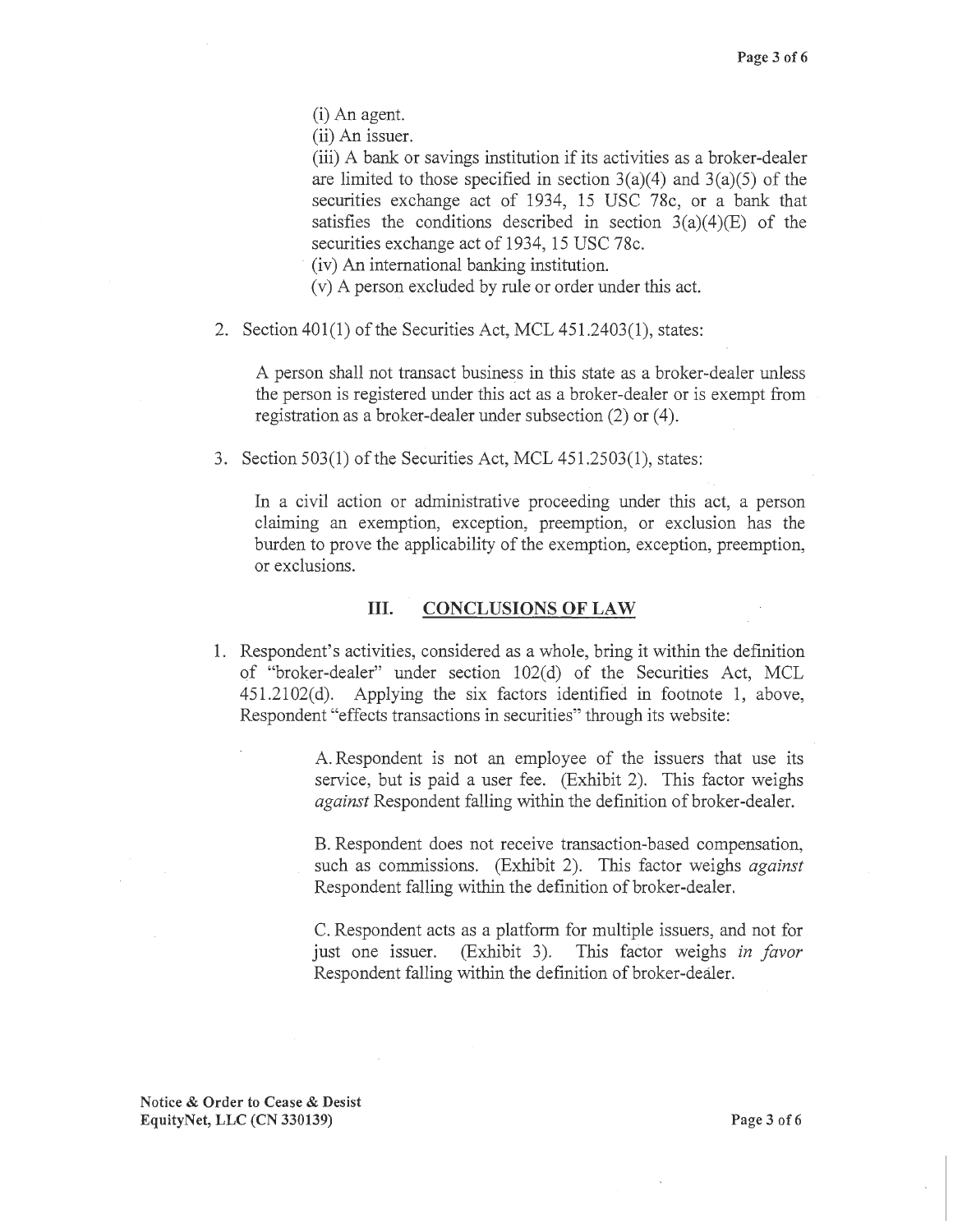D. Respondent does not participate in negotiations between issuers and investors. (Exhibit 2). This factor weighs *against*  Respondent falling within the definition of broker-dealer.

E. Respondent makes valuations for issuers and investors, and otherwise advises users of its website regarding the advisability of investing in certain issuers or accepting investments from certain investors. (Exhibit 4). This factor weighs *for* Respondent falling within the definition of broker-dealer.

F. Respondent actively seeks investors to use its services to find investments in issuers that use its platform. (Exhibits 3 and 4). This factor weighs in favor of finding that Respondent falls within the definition of broker-dealer.

2. Respondent acted as a broker-dealer under the Securities Act without the benefit of registration or a properly-claimed exemption from registration, contrary to section 401(1) of the Securities Act, MCL 451.2401(1).

## **IV. ORDER**

IT IS THEREFORE ORDERED, pursuant to section 604 of the Securities Act, MCL 451.2604, that:

- A. Respondent shall immediately CEASE AND DESIST from acting as an unregistered broker-dealer, contrary to the Securities Act.
- B. Pursuant to section 604(2) of the Securities Act, this Notice and Order to Cease and Desist is IMMEDIATELY EFFECTIVE.
- C. In her Final Order, the Administrator, under section 604(4) of the Securities Act, MCL 451.2604(4), intends to impose a civil fine of \$10,000.00 against EquityNet, LLC.
- D. Pursuant to section 508 of the Securities Act, MCL 451.2508, a person that willfully violates the Securities Act, or an order issued under the Securities Act, is guilty of a felony punishable by imprisonment for not more than 10 years or a fine of not more than \$500,000.00 for each violation, or both. An individual convicted of violating a rule or order under this act may be fined, but shall not be imprisoned, if the individual did not have knowledge of the rule or order.

## **V. NOTICE OF OPPORTUNITY FOR HEARING**

Section 604 of the Securities Act, MCL 451.2604, provides that Respondent has 30 days beginning with the first day after the date of service of this Notice and Order to Cease

**Notice** & **Order to Cease** & **Desist EquityNet, LLC (CN 330139) Page 4 of6**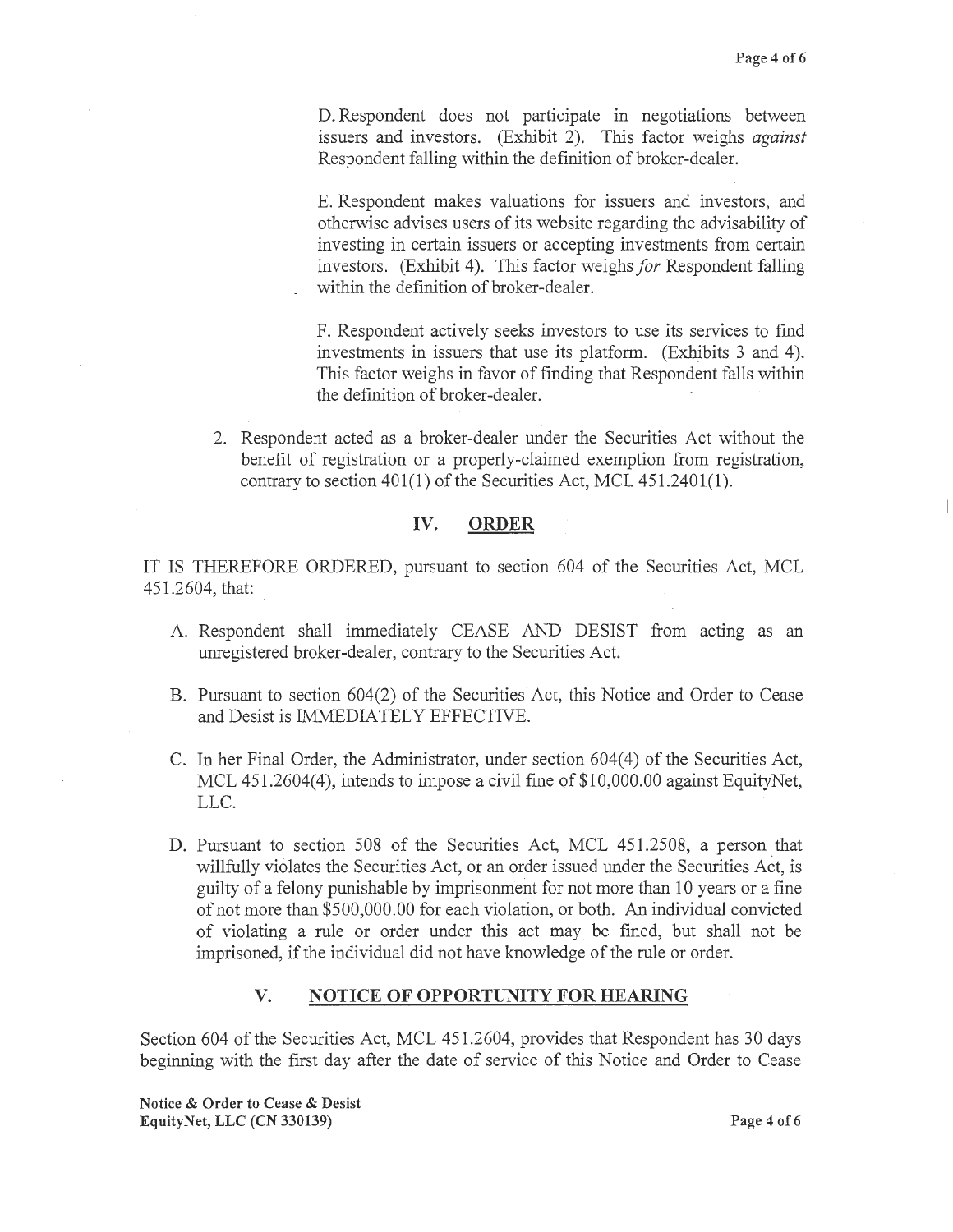and Desist to submit a written request to the Administrator asking that this matter be scheduled for a hearing. If the Administrator receives a written request in a timely manner, the Administrator shall schedule a hearing within 15 days after receipt of the request. The written request for a hearing must be addressed to:

> Corporations, Securities & Commercial Licensing Bureau Regulatory Compliance Division P.O. Box 30018 Lansing, MI 48909

### **VI. ORDER FINAL ABSENT HEARING REQUEST**

A. Under section 604 of the Securities Act, MCL 451.2604, the Respondent's failure to submit a written request for a hearing to the Administrator within 30 days after the service date of this **NOTICE AND ORDER TO CEASE AND DESIST** shall result in this order becoming a **FINAL ORDER** by operation of law. The **FINAL ORDER** includes the imposition of the fines cited described in section IV.C., and the fine amounts set forth below will become due and payable to the Administrator within sixty (60) days after the date this order becomes final:

> $$10,000.00 -$  EquityNet, LLC, under section 604 of the Securities Act, MCL 451.2604.

B. CIVIL FINE payments should be payable to the STATE OF MICHIGAN and contain identifying information (e.g., names and complaint numbers) and mailed to the following address:

> Corporations, Securities & Commercial Licensing Bureau Final Order Monitoring P.O. Box 30018 Lansing, MI 48909

- C. Failure to comply with the terms of this Order within the time frames specified may result in additional administrative penalties, including the summary suspension or continued suspension of all registrations held by Respondents under the Securities Act, the denial of any registration renewal, and/or the denial of any future applications for registration, until full compliance is made. Respondents may voluntarily surrender or withdraw a registration under the Securities Act; however, the surrender or withdrawal will not negate the summary suspension or continued suspension of the relevant registrations or any additional administrative proceedings if a violation of this Order or the Securities Act occurred.
- D. Failure to pay the civil fines within six (6) months after this Order becomes final may result in the referral of the civil fines to the Michigan Department of Treasury for collection action against Respondents.

**Notice** & **Order to Cease** & **Desist EquityNet, LLC (CN 330139) Page 5 of6**